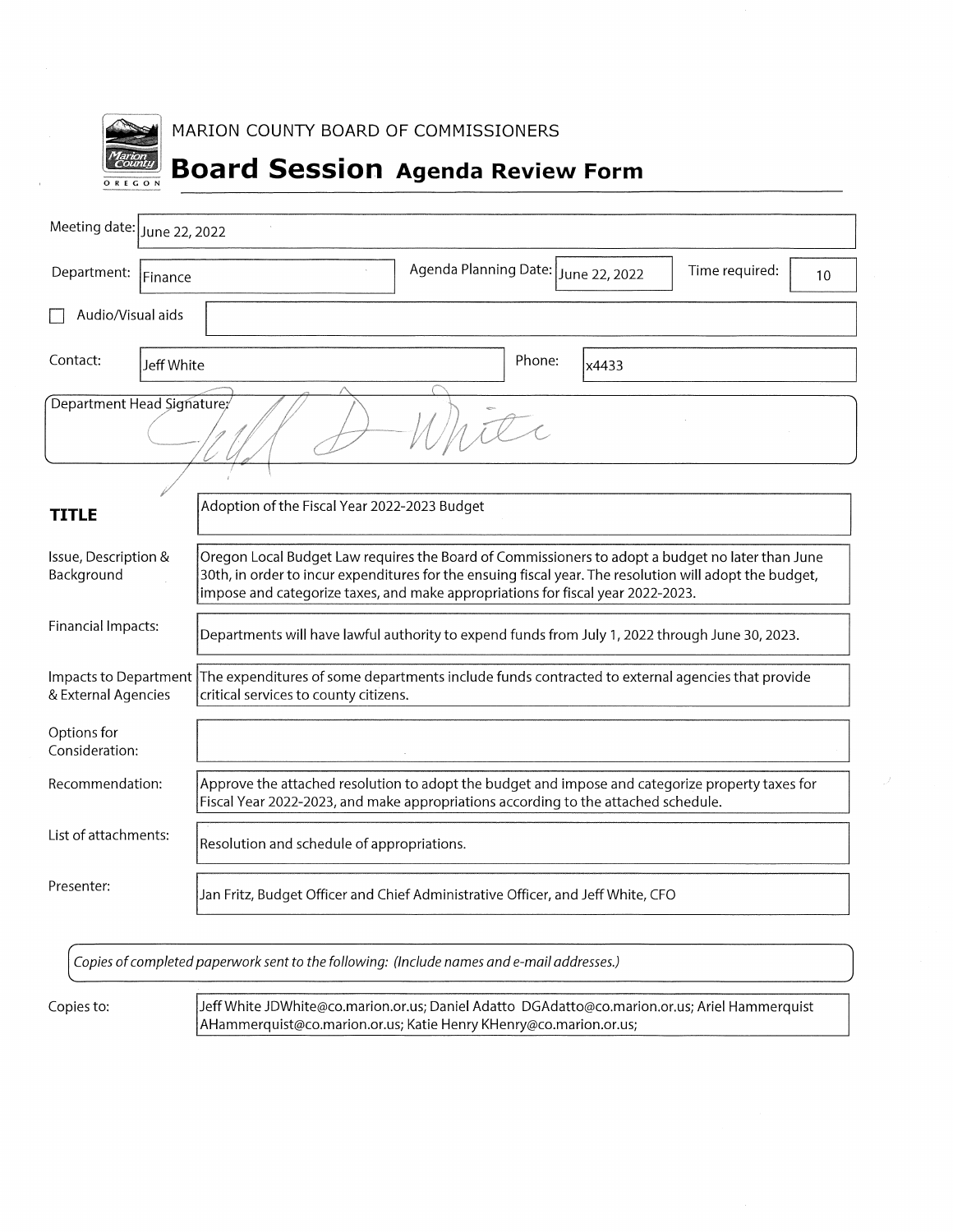#### BEFORE THE BOARD OF COMMISSIONERS

#### FOR MARION COUNTY, OREGON

In the Matter of the Marion County Budget for **Fiscal Year 2022-23.** 

#### **RESOLUTION No.**

 $\mathcal{E}$ 

 $\mathcal{E}$ 

 $\mathcal{E}$ 

This matter came before the Marion County Board of Commissioners at its regularly scheduled public meeting on June 22, 2022, to adopt the budget, make appropriations, and impose and categorize taxes for fiscal year 2022-2023.

WHEREAS, the Marion County Budget Committee approved a budget for fiscal year 2022-2023 in the amount of \$692,644,391 and referred that budget to the Marion County Board of Commissioners; now, therefore

BE IT RESOLVED that for the fiscal year beginning July 1, 2022, the total budget amount of \$692,644,391 is hereby adopted and \$569,645,766 is hereby appropriated for the fund and department purposes shown in the attached schedule and by this reference made a part hereof; and

IT IS FURTHER RESOLVED that the Marion County Board of Commissioners hereby imposes the taxes provided for in the adopted budget at the rate of \$3.0252 per \$1,000 for operations, and these taxes are hereby imposed for tax year 2022-2023 upon the assessed value of all taxable property within the county; and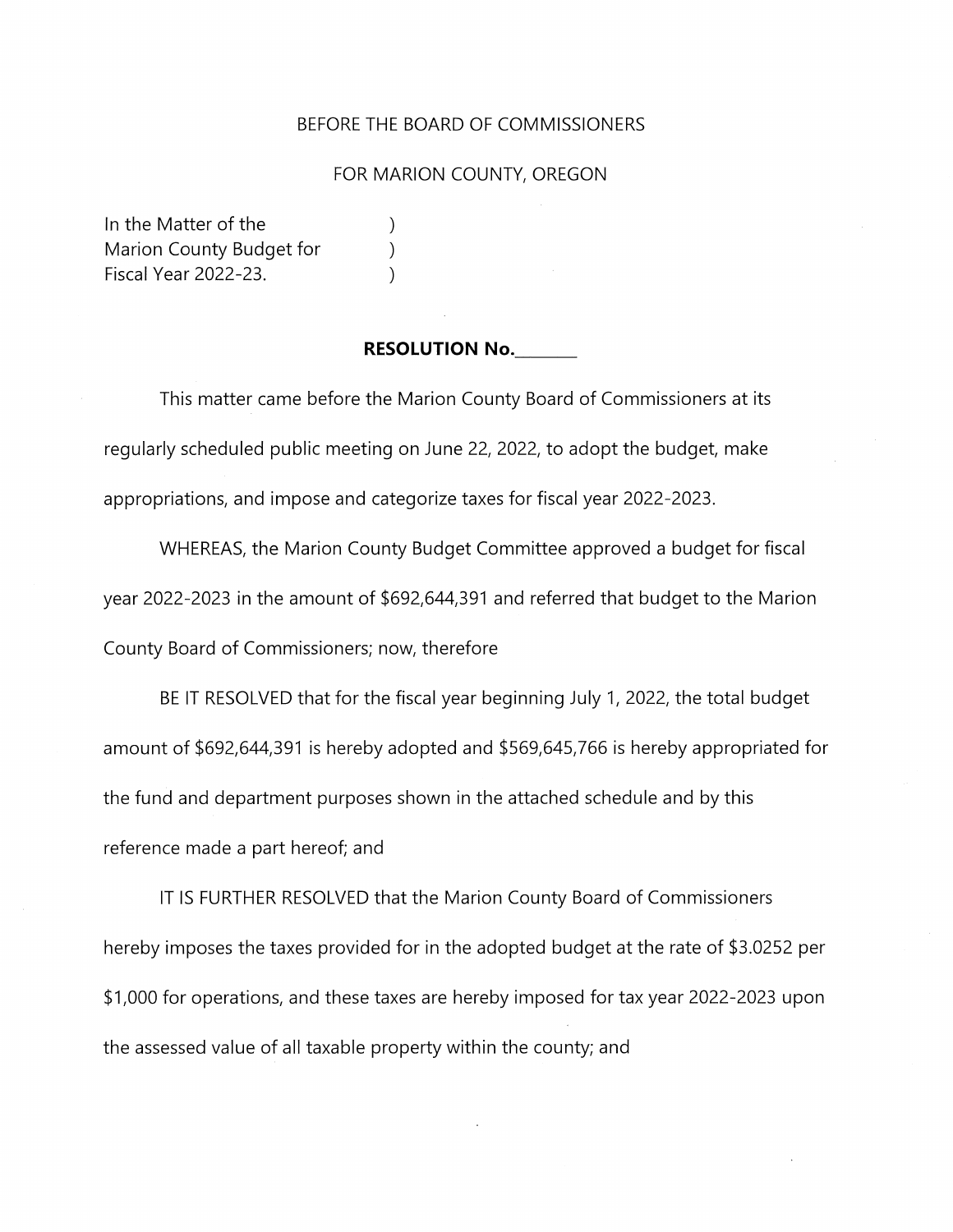IT IS FURTHER RESOLVED that the Marion County Board of Commissioners hereby imposes taxes for 2022-2023 as categorized below:

**General Government Limitation** 

**General Fund Permanent Rate** 

\$3.0252 per \$1,000

DATED at Salem, Oregon, this 22rd day of June 2022.

#### MARION COUNTY BOARD OF COMMISSIONERS

Chair

Commissioner

Commissioner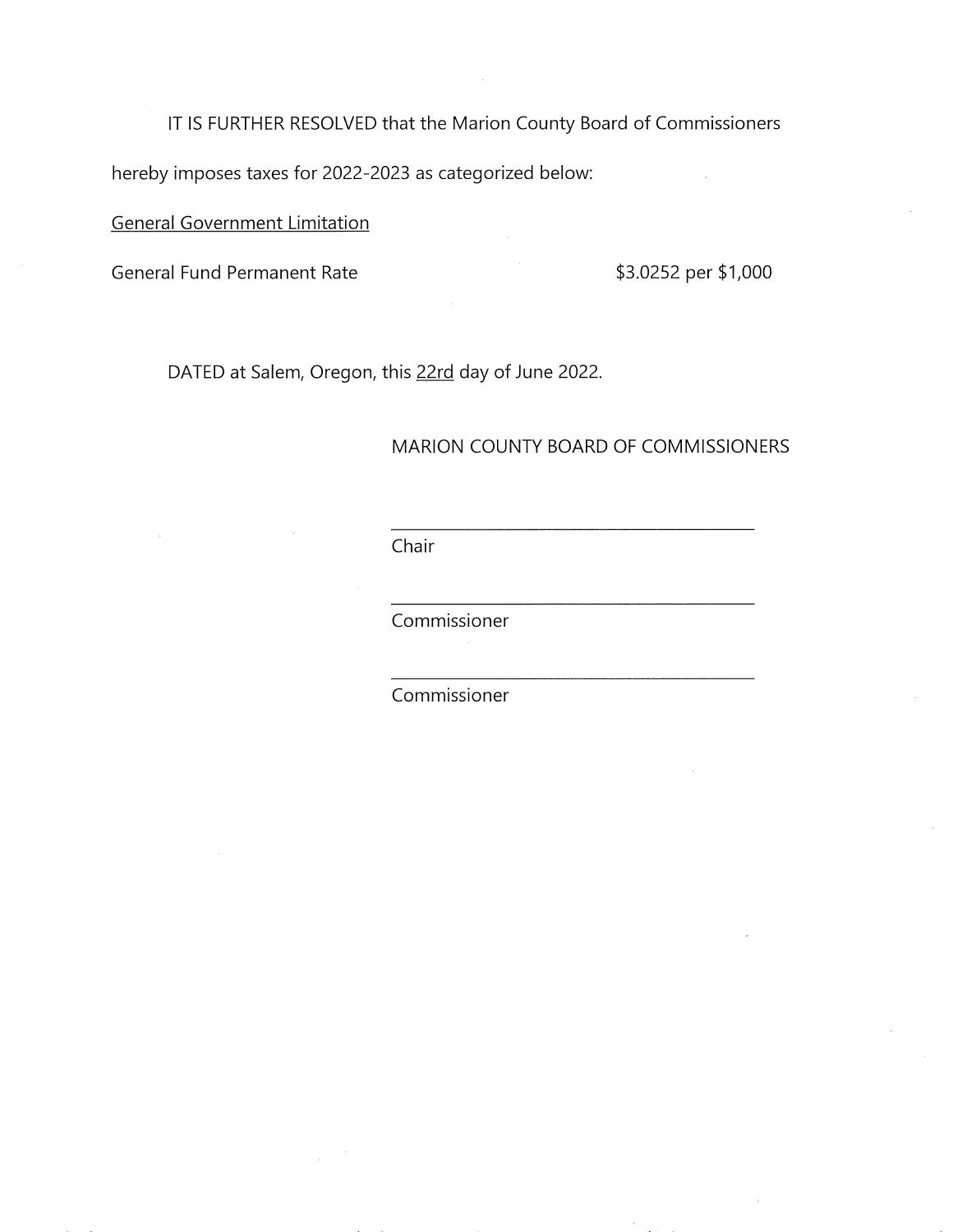## Attachment to Resolution No. \_\_\_\_\_\_\_\_\_\_\_\_\_ June 22, 2022

|                                    | Appropriated      | Unappropriated   |                   |
|------------------------------------|-------------------|------------------|-------------------|
|                                    | <b>Budget</b>     | <b>Budget</b>    | <b>Fund Total</b> |
|                                    | July 1, 2022      | July 1, 2022     | July 1, 2022      |
| <b>GENERAL FUND</b>                |                   |                  |                   |
| Assessor's Office                  | \$<br>7,955,185   |                  |                   |
| County Clerk's Office              | 3,447,031         |                  |                   |
| Community Services                 | 1,054,293         |                  |                   |
| <b>District Attorney's Office</b>  | 12,115,124        |                  |                   |
| Justice Court                      | 1,061,221         |                  |                   |
| Juvenile                           | 14,297,828        |                  |                   |
| Sheriff's Office                   | 53,112,426        |                  |                   |
| Non Departmental:                  |                   |                  |                   |
| <b>Materials and Services</b>      | 6,184,102         |                  |                   |
| <b>Transfers Out</b>               | 13,529,814        |                  |                   |
| Contingency                        | 3,145,000         |                  |                   |
| Reserve for Future Expenditure     |                   |                  |                   |
| Unappropriated Ending Fund Balance |                   | 11,794,909       |                   |
| <b>Total</b>                       | \$<br>115,902,024 | \$<br>11,794,909 | \$<br>127,696,933 |

#### **AMERICAN RESCUE PLAN FUND**

| Public Works                    | 11,963,991 |            |            |
|---------------------------------|------------|------------|------------|
| Contingency                     | 4,900,000  |            |            |
| Reserve for Future Expenditures |            | 32,472,749 |            |
| <b>Total</b>                    | 16,863,991 | 32,472,749 | 49,336,740 |

#### **BUILDING INSPECTION FUND**

| Public Works                               |  | 4,375,738 |           |            |
|--------------------------------------------|--|-----------|-----------|------------|
| Contingency                                |  | 800,000   |           |            |
| Unappropriated Ending Fund Balance         |  |           | 4,990,956 |            |
| <b>Total</b>                               |  | 5,175,738 | 4,990,956 | 10,166,694 |
| <b>CAPITAL BUILDING AND EQUIPMENT FUND</b> |  |           |           |            |
| Reserve for Future Expenditure             |  |           | 141,729   |            |

## **CAPITAL IMPROVEMENT PROJECTS FUND**

| Non-Departmental: Capital Outlay | 9,635,702  |           |            |
|----------------------------------|------------|-----------|------------|
| Contingency                      | 1,089,192  |           |            |
| Reserve for Future Expenditure   |            | 3,445,094 |            |
| <b>Total</b>                     | 10,724,894 | 3,445,094 | 14,169,988 |

**Total** \$  $-$  \$ 141,729 \$ 141,729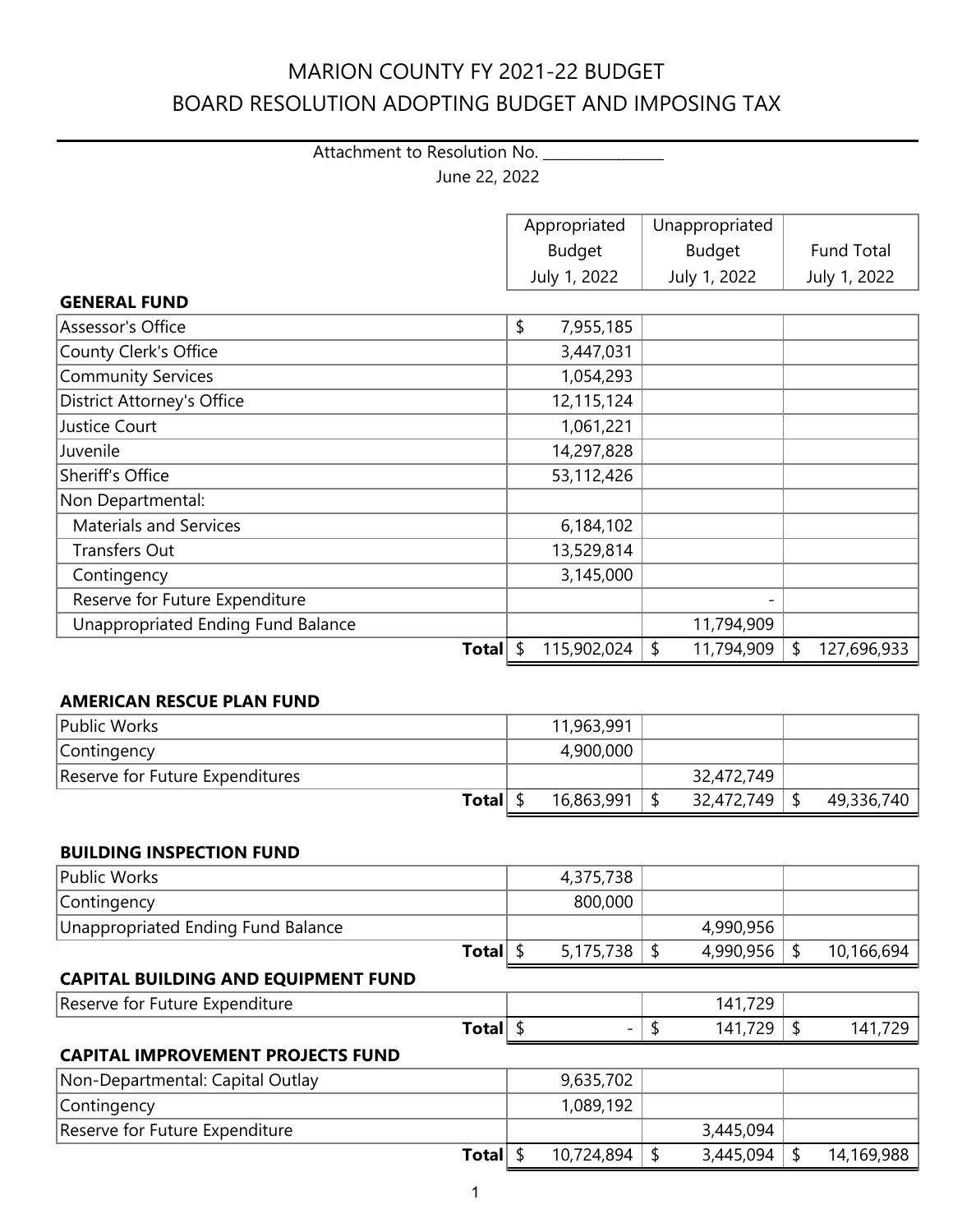## Attachment to Resolution No. \_\_\_\_\_\_\_\_\_\_\_\_\_\_\_\_ June 22, 2022

|                                           | Appropriated     | Unappropriated  |               |                   |
|-------------------------------------------|------------------|-----------------|---------------|-------------------|
|                                           | <b>Budget</b>    | <b>Budget</b>   |               | <b>Fund Total</b> |
|                                           | July 1, 2022     | July 1, 2022    |               | July 1, 2022      |
| <b>CENTRAL SERVICES FUND</b>              |                  |                 |               |                   |
| <b>Board of Commissioners Office</b>      | 3,357,420        |                 |               |                   |
| <b>Business Services</b>                  | 6,548,058        |                 |               |                   |
| Finance                                   | 4,443,959        |                 |               |                   |
| <b>Human Resources</b>                    | 3,086,167        |                 |               |                   |
| Information Technology                    | 12,325,338       |                 |               |                   |
| Legal                                     | 2,051,703        |                 |               |                   |
| Non-Departmental: Materials and Services  | 201,531          |                 |               |                   |
| Total $\frac{1}{2}$                       | 32,014,176       | \$              | \$            | 32,014,176        |
| <b>CHILD SUPPORT FUND</b>                 |                  |                 |               |                   |
| <b>District Attorney's Office</b>         | 2,203,039        |                 |               |                   |
| Total $\frac{1}{2}$                       | 2,203,039        | \$              | $\frac{1}{2}$ | 2,203,039         |
| <b>COMMUNITY CORRECTIONS FUND</b>         |                  |                 |               |                   |
| <b>Sheriff's Office</b>                   | 13,834,155       |                 |               |                   |
| <b>Transfers Out</b>                      | 4,670,424        |                 |               |                   |
| Contingency                               | 1,767,871        |                 |               |                   |
| <b>Total</b>                              | \$<br>20,272,450 | \$              | \$            | 20,272,450        |
| <b>COMMUNITY DEVELOPMENT FUND</b>         |                  |                 |               |                   |
| <b>Board of Commissioners Office</b>      | 8,575,852        |                 |               |                   |
| Contingency                               | 1,297,668        |                 |               |                   |
| Reserve for Future Expenditure            |                  | 2,632,429       |               |                   |
| <b>Unappropriated Ending Fund Balance</b> |                  | 552,066         |               |                   |
| Total $\frac{1}{2}$                       | 9,873,520        | \$<br>3,184,495 | \$            | 13,058,015        |
| <b>COMMUNITY SERVICES GRANTS FUND</b>     |                  |                 |               |                   |
| Community Services                        | 7,052,648        |                 |               |                   |
| Contingency                               | 10,000           |                 |               |                   |
| Total $\frac{1}{2}$                       | 7,062,648        | \$              | \$            | 7,062,648         |
| <b>COUNTY CLERK RECORDS FUND</b>          |                  |                 |               |                   |
| Clerk's Office                            | 286,733          |                 |               |                   |
| Contingency                               | 28,910           |                 |               |                   |
| Unappropriated Ending Fund Balance        |                  | 2,759           |               |                   |
| Total $\frac{1}{2}$                       | 315,643          | \$<br>2,759     | \$            | 318,402           |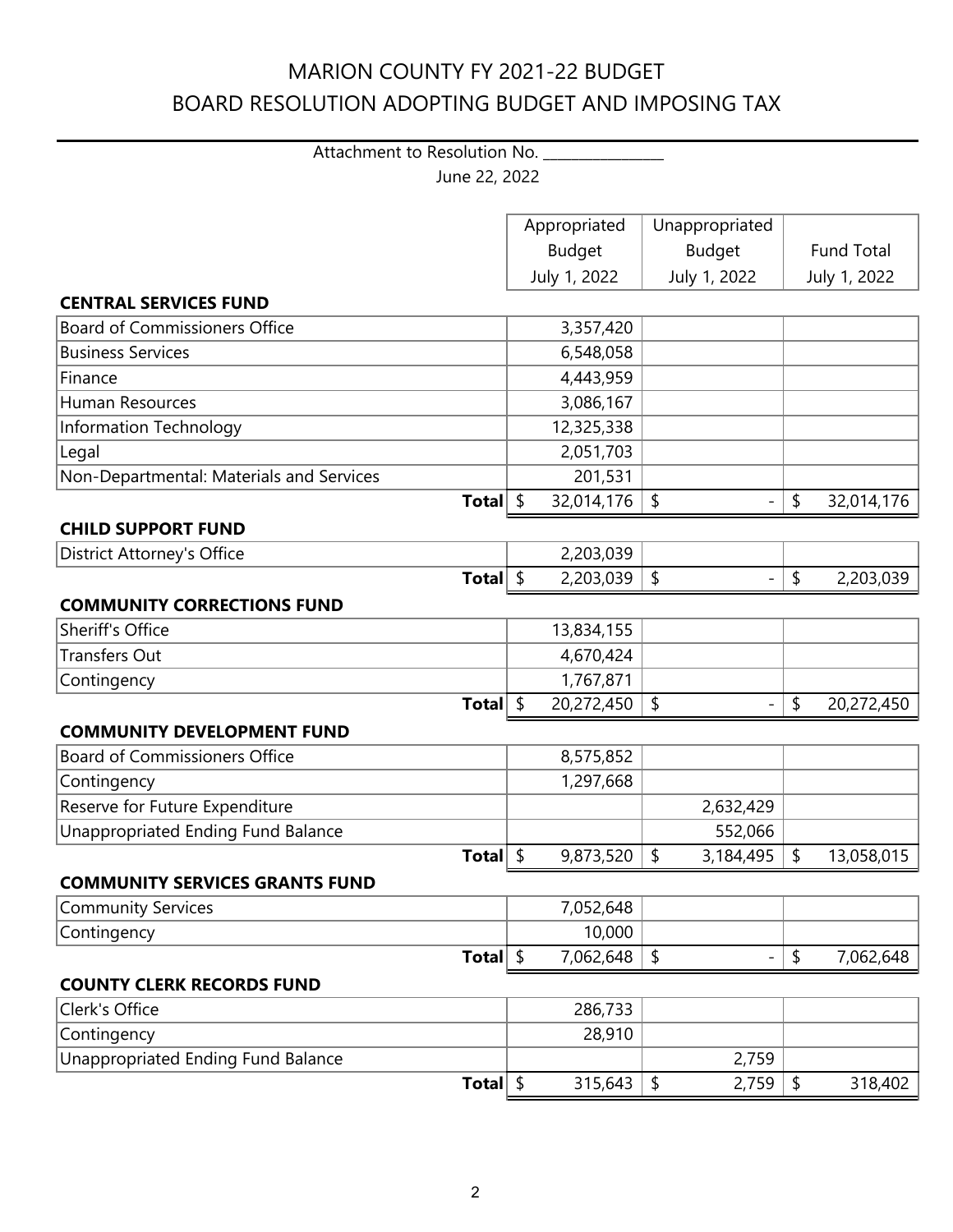## Attachment to Resolution No. \_\_\_\_\_\_\_\_\_\_\_\_\_\_\_\_ June 22, 2022

|                                           | Appropriated  | Unappropriated |               |                            |              |
|-------------------------------------------|---------------|----------------|---------------|----------------------------|--------------|
|                                           | <b>Budget</b> |                | <b>Budget</b> | <b>Fund Total</b>          |              |
|                                           | July 1, 2022  |                | July 1, 2022  |                            | July 1, 2022 |
| <b>COUNTY FAIR FUND</b>                   |               |                |               |                            |              |
|                                           | 605,240       |                |               |                            |              |
| <b>Community Services</b>                 |               |                |               |                            |              |
| Contingency                               | 95,000        |                |               |                            |              |
| Unappropriated Ending Fund Balance        |               |                | 250,000       |                            |              |
| Total $\frac{1}{2}$                       | 700,240       | $\frac{1}{2}$  | 250,000       | $\frac{1}{2}$              | 950,240      |
| <b>COUNTY SCHOOLS FUND</b>                |               |                |               |                            |              |
| Non-Departmental: Special Payments        | 1,589,278     |                |               |                            |              |
| Total $\frac{1}{2}$                       | 1,589,278     | \$             |               | $\boldsymbol{\mathsf{\$}}$ | 1,589,278    |
| <b>CRIMINAL JUSTICE ASSESSMENT FUND</b>   |               |                |               |                            |              |
| Non-Departmental: Materials and Services  | 367,981       |                |               |                            |              |
| <b>Transfers Out</b>                      | 576,600       |                |               |                            |              |
| Contingency                               | 84,485        |                |               |                            |              |
| Unappropriated Ending Fund Balance        |               |                | 392,380       |                            |              |
| Total $\frac{1}{2}$                       | 1,029,066     | \$             | 392,380       | \$                         | 1,421,446    |
| <b>DEBT SERVICE FUND</b>                  |               |                |               |                            |              |
| <b>Debt Service</b>                       | 10,884,201    |                |               |                            |              |
| Unappropriated Ending Fund Balance        |               |                | 4,023,871     |                            |              |
| Total $\frac{1}{2}$                       | 10,884,201    | $\frac{1}{2}$  | 4,023,871     | \$                         | 14,908,072   |
| <b>DISTRICT ATTORNEY GRANTS FUND</b>      |               |                |               |                            |              |
| <b>District Attorney's Office</b>         | 1,523,868     |                |               |                            |              |
| Contingency                               | 128,037       |                |               |                            |              |
| Total $\frac{1}{2}$                       | 1,651,905     | \$             |               | \$                         | 1,651,905    |
| <b>DOG SERVICES FUND</b>                  |               |                |               |                            |              |
| <b>Community Services</b>                 | 1,835,250     |                |               |                            |              |
| Total $ \;$ \$                            | 1,835,250     | $\vert$ \$     |               | $\sqrt{2}$                 | 1,835,250    |
| <b>ENHANCED PUBLIC SAFETY ESSD FUND</b>   |               |                |               |                            |              |
| Sheriff's Office                          | 1,935,572     |                |               |                            |              |
| Contingency                               | 291,454       |                |               |                            |              |
| Unappropriated Ending Fund Balance        |               |                | 687,515       |                            |              |
| Total $\frac{1}{2}$                       | 2,227,026     | \$             | 687,515       | \$                         | 2,914,541    |
| <b>ENVIRONMENTAL SERVICES FUND</b>        |               |                |               |                            |              |
| <b>Public Works</b>                       | 40,096,790    |                |               |                            |              |
| Contingency                               | 5,250,000     |                |               |                            |              |
| <b>Unappropriated Ending Fund Balance</b> |               |                | 9,572,086     |                            |              |
| Total $\frac{1}{2}$                       | 45,346,790    | \$             | 9,572,086     | \$                         | 54,918,876   |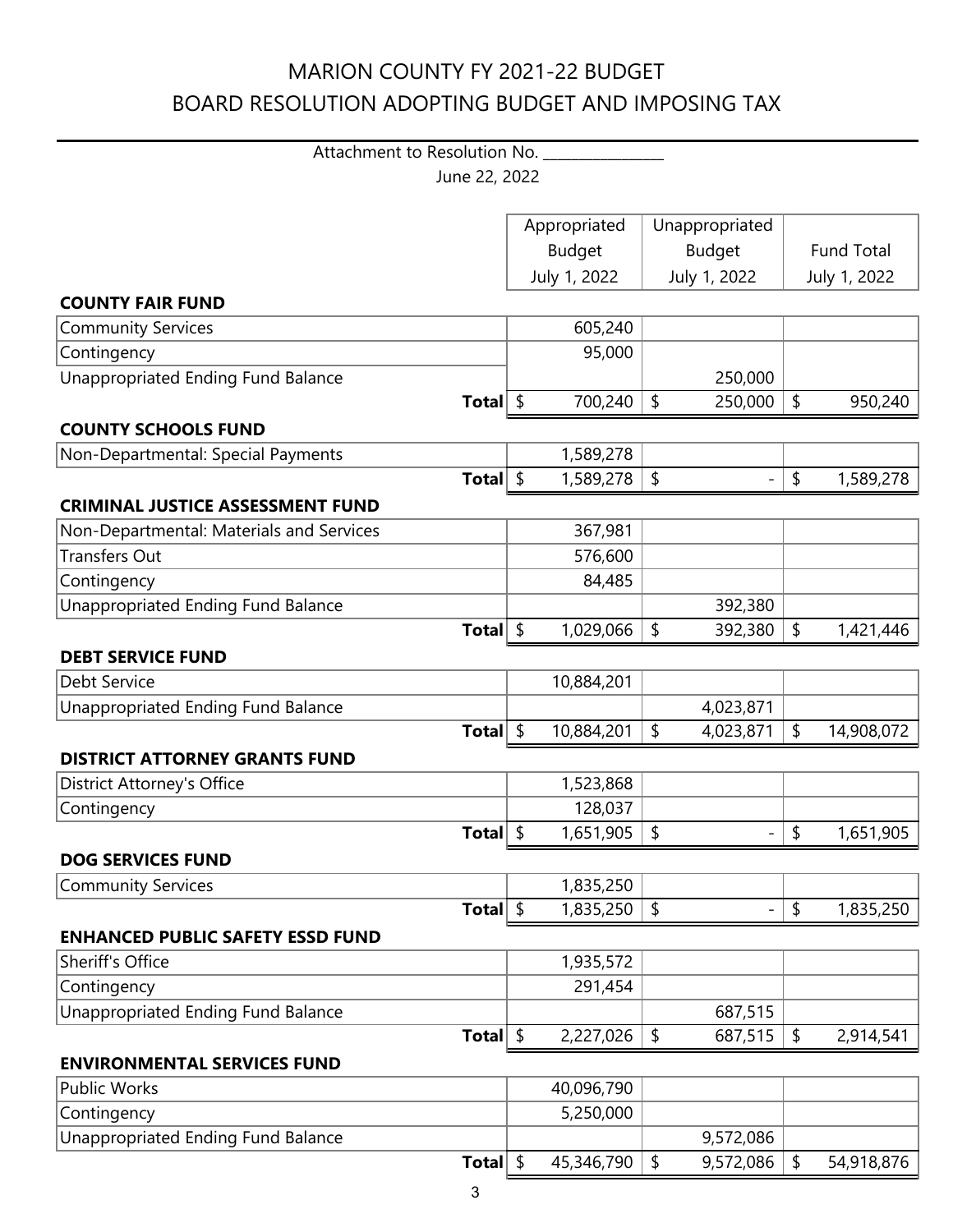## Attachment to Resolution No. \_\_\_\_\_\_\_\_\_\_\_\_\_\_\_\_ June 22, 2022

|                                           | Appropriated  | Unappropriated |               |                   |              |
|-------------------------------------------|---------------|----------------|---------------|-------------------|--------------|
|                                           | <b>Budget</b> |                | <b>Budget</b> | <b>Fund Total</b> |              |
|                                           | July 1, 2022  |                | July 1, 2022  |                   | July 1, 2022 |
| <b>FACILITY RENOVATION FUND</b>           |               |                |               |                   |              |
| Non-Departmental: Capital Outlay          | 24,879,382    |                |               |                   |              |
| Contingency                               | 659,009       |                |               |                   |              |
| Reserve for Future Expenditure            |               |                | 4,180,149     |                   |              |
| Total $\frac{1}{2}$                       | 25,538,391    | \$             | 4,180,149     | \$                | 29,718,540   |
| <b>FLEET MANAGEMENT FUND</b>              |               |                |               |                   |              |
| <b>Public Works</b>                       | 1,587,542     |                |               |                   |              |
| Contingency                               | 330,000       |                |               |                   |              |
| <b>Unappropriated Ending Fund Balance</b> |               |                | 1,552,002     |                   |              |
| Total $\frac{1}{2}$                       | 1,917,542     | \$             | 1,552,002     | \$                | 3,469,544    |
| <b>HEALTH AND HUMAN SERVICES FUND</b>     |               |                |               |                   |              |
| <b>Health and Human Services</b>          | 97,816,254    |                |               |                   |              |
| <b>Transfers Out</b>                      | 5,653,628     |                |               |                   |              |
| Contingency                               | 9,543,290     |                |               |                   |              |
| <b>Unappropriated Ending Fund Balance</b> |               |                | 6,500,000     |                   |              |
| Total $\frac{1}{2}$                       | 113,013,172   | \$             | 6,500,000     | \$                | 119,513,172  |
| <b>INMATE WELFARE FUND</b>                |               |                |               |                   |              |
| <b>Sheriff's Office</b>                   | 373,586       |                |               |                   |              |
| Contingency                               | 97,997        |                |               |                   |              |
| Unappropriated Ending Fund Balance        |               |                | 508,388       |                   |              |
| Total $\frac{1}{2}$                       | 471,583       | $\frac{1}{2}$  | 508,388       | \$                | 979,971      |
| <b>JUVENILE GRANTS FUND</b>               |               |                |               |                   |              |
| Juvenile                                  | 2,960,073     |                |               |                   |              |
| Contingency                               | 386,155       |                |               |                   |              |
| <b>Unappropriated Ending Fund Balance</b> |               |                | 515,318       |                   |              |
| Total $\frac{1}{2}$                       | 3,346,228     | \$             | 515,318       | $\frac{1}{2}$     | 3,861,546    |
| <b>LAND USE PLANNING FUND</b>             |               |                |               |                   |              |
| <b>Public Works</b>                       | 1,126,188     |                |               |                   |              |
| Total $\frac{1}{2}$                       | 1,126,188     | \$             |               | \$                | 1,126,188    |
| <b>LAW LIBRARY FUND</b>                   |               |                |               |                   |              |
| Legal                                     | 322,011       |                |               |                   |              |
| Contingency                               | 55,000        |                |               |                   |              |
| Unappropriated Ending Fund Balance        |               |                | 723,123       |                   |              |
| Total $\frac{1}{2}$                       | 377,011       | \$             | 723,123       | \$                | 1,100,134    |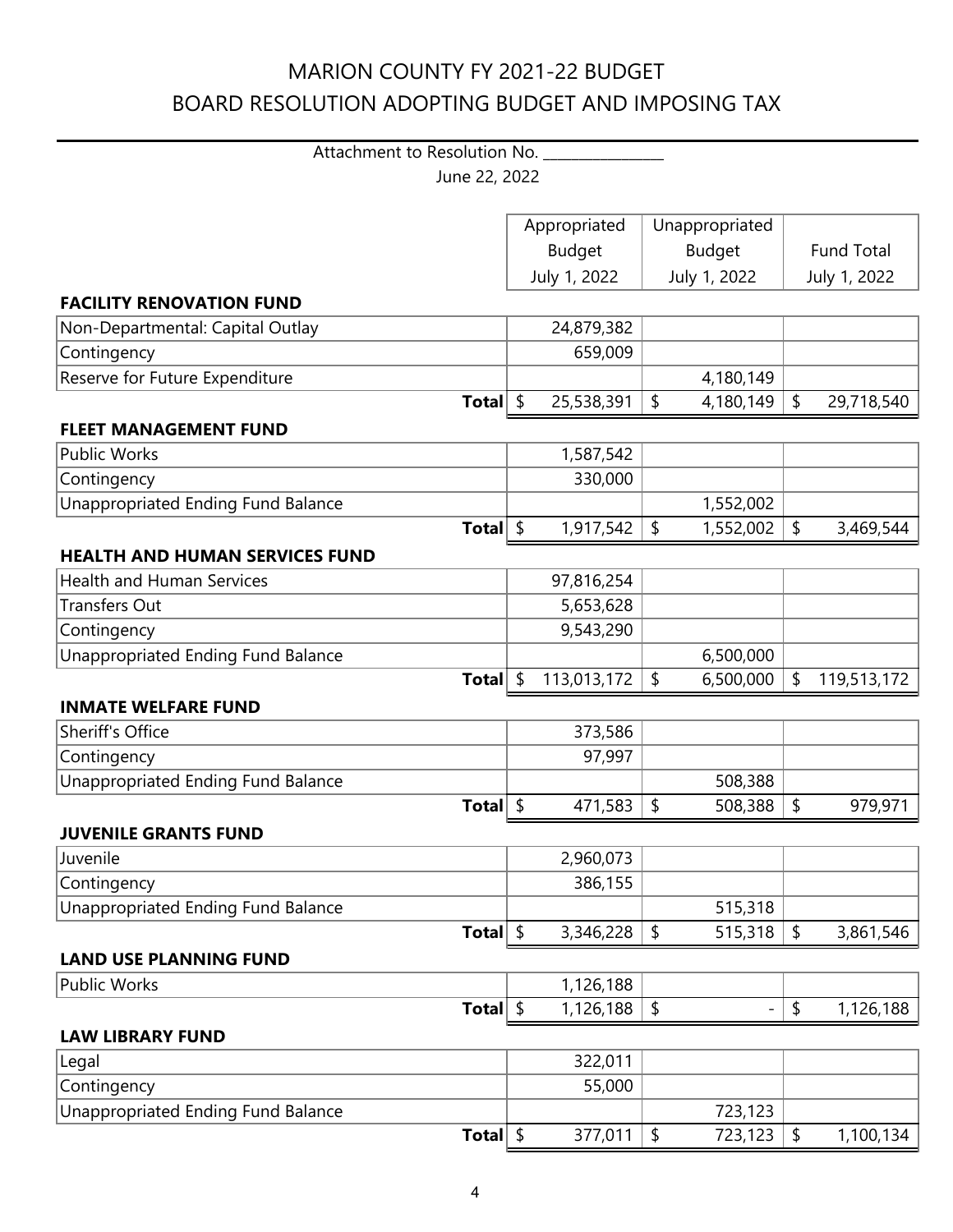## Attachment to Resolution No. \_\_\_\_\_\_\_\_\_\_\_\_\_\_\_\_ June 22, 2022

|                                           | Appropriated  | Unappropriated |               |    |                   |  |              |
|-------------------------------------------|---------------|----------------|---------------|----|-------------------|--|--------------|
|                                           | <b>Budget</b> |                | <b>Budget</b> |    | <b>Fund Total</b> |  |              |
|                                           | July 1, 2022  |                | July 1, 2022  |    |                   |  | July 1, 2022 |
| LOTTERY AND ECONOMIC DEVELOPMENT FUND     |               |                |               |    |                   |  |              |
| <b>Community Services</b>                 | 2,985,693     |                |               |    |                   |  |              |
| <b>Transfers Out</b>                      | 324,000       |                |               |    |                   |  |              |
| Reserve for Future Expenditure            |               |                | 1,020,715     |    |                   |  |              |
| Total $\frac{1}{2}$                       | 3,309,693     | $\sqrt{2}$     | 1,020,715     | \$ | 4,330,408         |  |              |
| <b>NON-DEPARTMENTAL GRANTS FUND</b>       |               |                |               |    |                   |  |              |
| Non-Departmental: Materials and Services  | 6,249,766     |                |               |    |                   |  |              |
| <b>Transfers Out</b>                      | 236,442       |                |               |    |                   |  |              |
| Contingency                               | 59,050        |                |               |    |                   |  |              |
| <b>Unappropriated Ending Fund Balance</b> |               |                | 295,005       |    |                   |  |              |
| Total $\frac{1}{2}$                       | 6,545,258     | $\sqrt{2}$     | 295,005       | \$ | 6,840,263         |  |              |
| <b>PARKS FUND</b>                         |               |                |               |    |                   |  |              |
| <b>Public Works</b>                       | 1,898,666     |                |               |    |                   |  |              |
| Contingency                               | 203,058       |                |               |    |                   |  |              |
| Unappropriated Ending Fund Balance        |               |                | 222,541       |    |                   |  |              |
| Total $\frac{1}{2}$                       | 2,101,724     | $\sqrt{2}$     | 222,541       | \$ | 2,324,265         |  |              |
| <b>PUBLIC WORKS FUND</b>                  |               |                |               |    |                   |  |              |
| <b>Public Works</b>                       | 60,579,063    |                |               |    |                   |  |              |
| <b>Transfers Out</b>                      | 126,150       |                |               |    |                   |  |              |
| Contingency                               | 5,698,263     |                |               |    |                   |  |              |
| Unappropriated Ending Fund Balance        |               |                | 20,673,507    |    |                   |  |              |
| Total $\frac{1}{2}$                       | 66,403,476    | $\sqrt{2}$     | 20,673,507    | \$ | 87,076,983        |  |              |
|                                           |               |                |               |    |                   |  |              |
| <b>PUBLIC WORKS GRANT FUND</b>            |               |                |               |    |                   |  |              |
| <b>Public Works</b>                       | 10,339,214    |                |               |    |                   |  |              |
| Total $\frac{1}{2}$                       | 10,339,214    |                |               | \$ | 10,339,214        |  |              |
|                                           |               |                |               |    |                   |  |              |

#### **RAINY DAY FUND**

| Reserve<br><b>Expenditures</b><br>tor<br>Future |                          | 7,096<br>---    |     |              |
|-------------------------------------------------|--------------------------|-----------------|-----|--------------|
| ~÷~!<br>væ                                      | $\overline{\phantom{0}}$ | ,096<br><u></u> | - 1 | 196<br>- - - |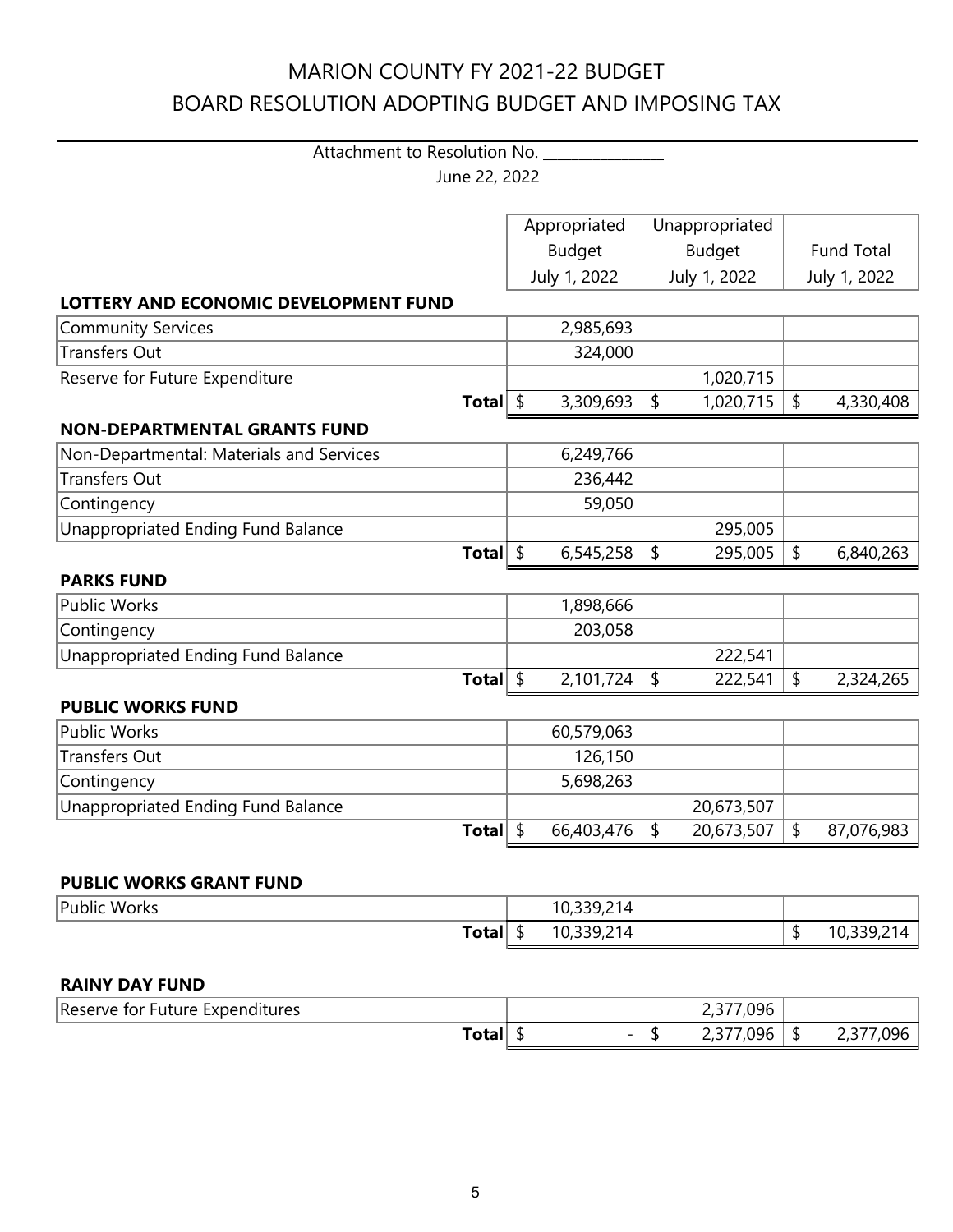## Attachment to Resolution No. \_\_\_\_\_\_\_\_\_\_\_\_\_\_\_\_\_ June 22, 2022

|                                           |                     | Appropriated     | Unappropriated             |                     |              |
|-------------------------------------------|---------------------|------------------|----------------------------|---------------------|--------------|
|                                           |                     | <b>Budget</b>    | <b>Budget</b>              | <b>Fund Total</b>   |              |
|                                           |                     | July 1, 2022     | July 1, 2022               |                     | July 1, 2022 |
| <b>SELF-INSURANCE FUND</b>                |                     |                  |                            |                     |              |
| Non-Departmental: Materials and Services  |                     | 35,377,426       |                            |                     |              |
| <b>Transfers Out</b>                      |                     | 61,138           |                            |                     |              |
| Contingency                               |                     | 2,890,174        |                            |                     |              |
| Unappropriated Ending Fund Balance        |                     |                  | 8,976,567                  |                     |              |
|                                           | Total $\frac{1}{2}$ | 38,328,738       | \$<br>8,976,567            | \$                  | 47,305,305   |
| <b>SHERIFF GRANTS FUND</b>                |                     |                  |                            |                     |              |
| Sheriff's Office                          |                     | 3,853,784        |                            |                     |              |
| Contingency                               |                     | 409,673          |                            |                     |              |
| <b>Unappropriated Ending Fund Balance</b> |                     |                  | 1,317,245                  |                     |              |
|                                           | Total $\frac{1}{2}$ | 4,263,457        | $\frac{1}{2}$<br>1,317,245 | $\frac{1}{2}$       | 5,580,702    |
| <b>STORMWATER MANAGEMENT</b>              |                     |                  |                            |                     |              |
| <b>Public Works</b>                       |                     | 1,837,516        |                            |                     |              |
| <b>Transfers Out</b>                      |                     |                  |                            |                     |              |
| Contingency                               |                     | 220,000          |                            |                     |              |
| Unappropriated Ending Fund Balance        |                     |                  | 187,882                    |                     |              |
|                                           | Total $\frac{1}{2}$ | 2,057,516        | \$<br>187,882              | \$                  | 2,245,398    |
| <b>SURVEYOR FUND</b>                      |                     |                  |                            |                     |              |
| <b>Public Works</b>                       |                     | 1,143,838        |                            |                     |              |
| Contingency                               |                     | 470,000          |                            |                     |              |
| <b>Unappropriated Ending Fund Balance</b> |                     |                  | 2,793,589                  |                     |              |
|                                           | Total $\frac{1}{2}$ | 1,613,838        | \$<br>2,793,589            | \$                  | 4,407,427    |
| <b>TAX TITLE LAND SALES FUND</b>          |                     |                  |                            |                     |              |
| Non-Departmental: Materials and Services  |                     | 141,277          |                            |                     |              |
| <b>Special Payments</b>                   |                     | 520,596          |                            |                     |              |
| <b>Transfers Out</b>                      |                     | 84,450           |                            |                     |              |
| Contingency                               |                     | 50,000           |                            |                     |              |
| <b>Unappropriated Ending Fund Balance</b> |                     |                  | 196,955                    |                     |              |
|                                           | Total $\frac{1}{2}$ | 796,323          | \$<br>196,955              | \$                  | 993,278      |
| <b>TRAFFIC SAFETY TEAM FUND</b>           |                     |                  |                            |                     |              |
| Sheriff's Office                          |                     | 2,178,939        |                            |                     |              |
| <b>Transfers Out</b>                      |                     | 245,596          |                            |                     |              |
|                                           | Total $\frac{1}{2}$ | $2,424,535$   \$ | $\overline{\phantom{0}}$   | $\pmb{\mathsf{\$}}$ | 2,424,535    |